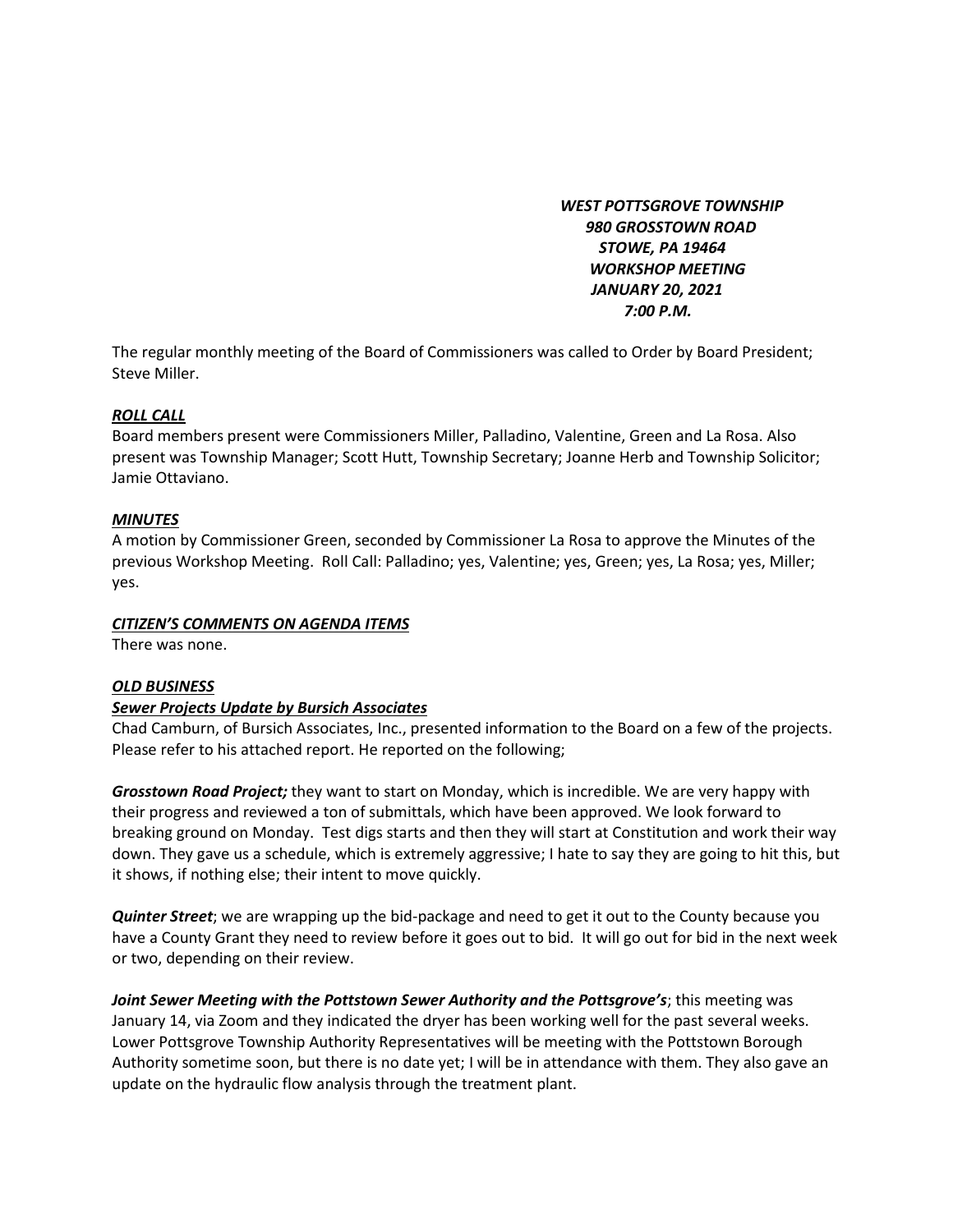#### *Workshop Meeting – January 20, 2021 Page 2*

# That would require a bypass system at the current headwork, where there is a pinch point. They believe the job can be done for less than \$100,000. This would be a 2022 project and certainly; funding would have to be discussed. I will continue to update you the more we get information.

# *Updates on Municipal Projects by Bursich Associates, Inc.*

Scott Hutt reported on the following in Ms Roesener's absence;

*Nagle Road Project*; Chris, myself and Debi met with Upper Pottsgrove Representatives on December 22<sup>nd</sup>, to discuss the scope of the project, funding and direction to move forward with our Low Volume Road Grant Application and also PennDot Liquid Fuels Project approval. Upper Pottsgrove is currently in the process of placing this project, and any of its agreements, in front of its Board for discussion and approval. We have given them a Cost Analysis Agreement, so they are looking at that as well.

*Pool Demolition;* the Grosstown Road Sanitary Sewer Replacement Project has been awarded as discussed. A "to proceed meeting" is scheduled for tomorrow at 10 a.m. to meet with the contractor. Our Solicitor, Bursich and myself have discussed using the pool site for a fill site, and the parameters as to what the demolition will look like.

*Murgia Park Phase III*; Michael Lane has informed Bursich that the Engineering Grant of \$25,000 and the Township match of \$25,000, has been awarded. The funding is earmarked to complete some upfront Engineering tasks; Wetland Delineation, survey and access, needed to provide a preliminary plan for a future Phase III of the Park. Bursich has responded to Michael Lane that we will need to revisit the scope to schedule work and costs, and will not proceed unless they are given direction by the Board. Since last month's Workshop Meeting, they have received updated quotes, since they were done two years prior and needed updated figures. Wetland Delineation is \$3,000 and Field Survey is \$5,700. These tasks will need to be completed before any sketch plan may be prepared. There will be additional Engineering costs associated with reviewing the Wetland and Survey information, as well as preparing a sketch plan for the future development of the Park.

25-Year Roadway Improvements Project; Bursich, Chris Galloway and myself met to discuss this and Liquid Fuels funding, what we have allocated for Public Works, Road Overlay Projects and some of our Grant funded projects.

## *Update on Comcast Phone System*

Mr. Hutt reported; we had a meeting this past Tuesday; the 19th, with the Police Department, Comcast techs and installers and the IT reps for both the Township and Police Department, to discuss our schematics and to refine our lines and voicemail options; including auto attendant. The install is scheduled to occur mid-February.

## *NEW BUSINESS*

## *Approval of SafeCity Solutions Contract*

Mr. Hutt reported; I am looking for approval to retain SafeCity Solutions to assist with our hiring search of a new Police Chief. We have been in touch with the former Chief of Police of Towemencin; Tim Dickenson, and feel his consulting group will allow us to move in the best direction. Prices run from \$5,500 to \$14,000 depending on SafeCity Solutions level of involvement in advertising and the interview process.